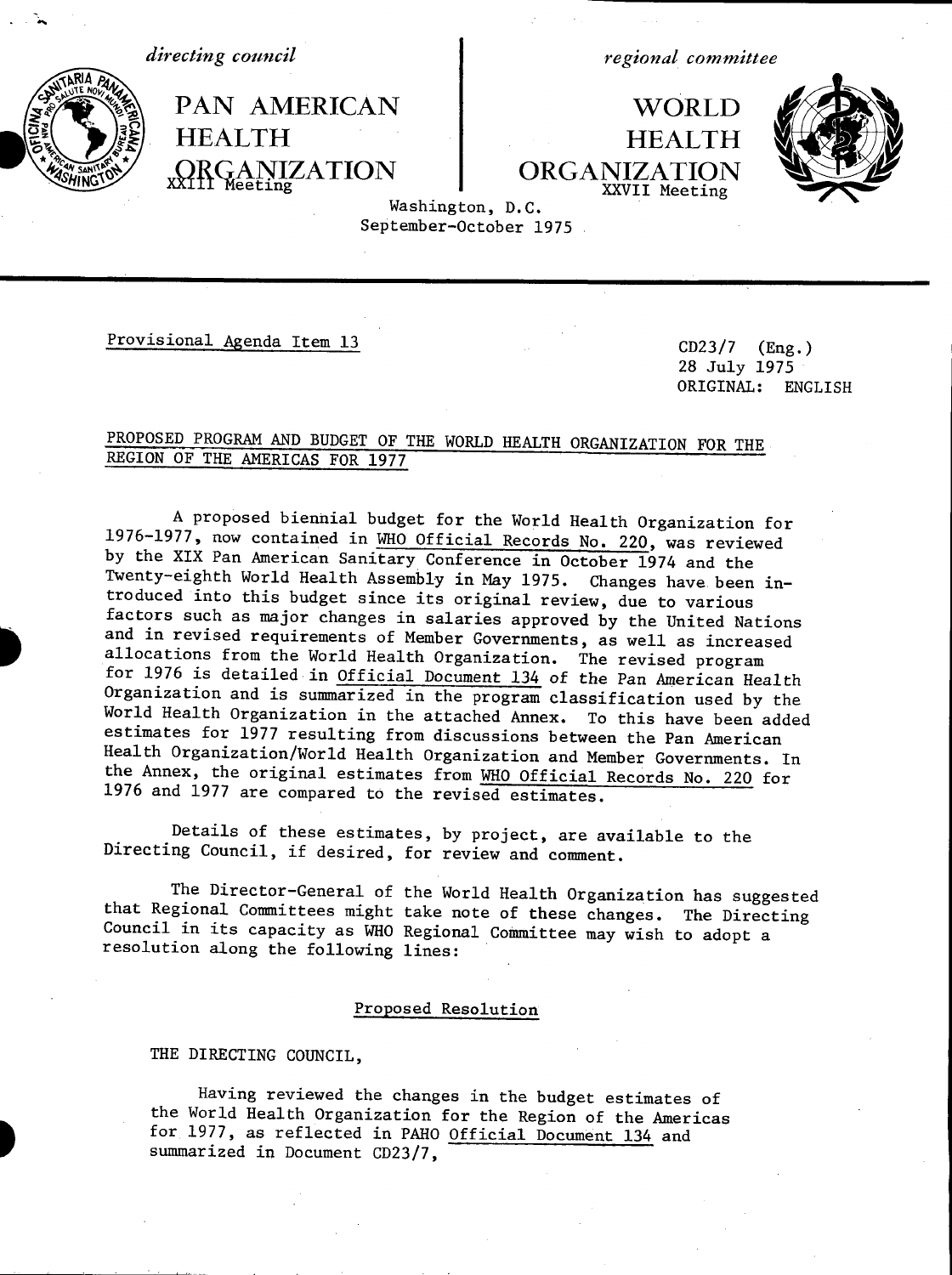CD23/7 (Eng.) Page 2

. The contract of the contract of the contract of the contract of the contract of the contract of the contract of the contract of the contract of the contract of the contract of the contract of the contract of the contrac

## RESOLVES:

To note the changes in the budget estimates of the World Health Organization for the Region of the Americas for 1977 which have occurred since preparation of WHO Official Records No. 220.

Annex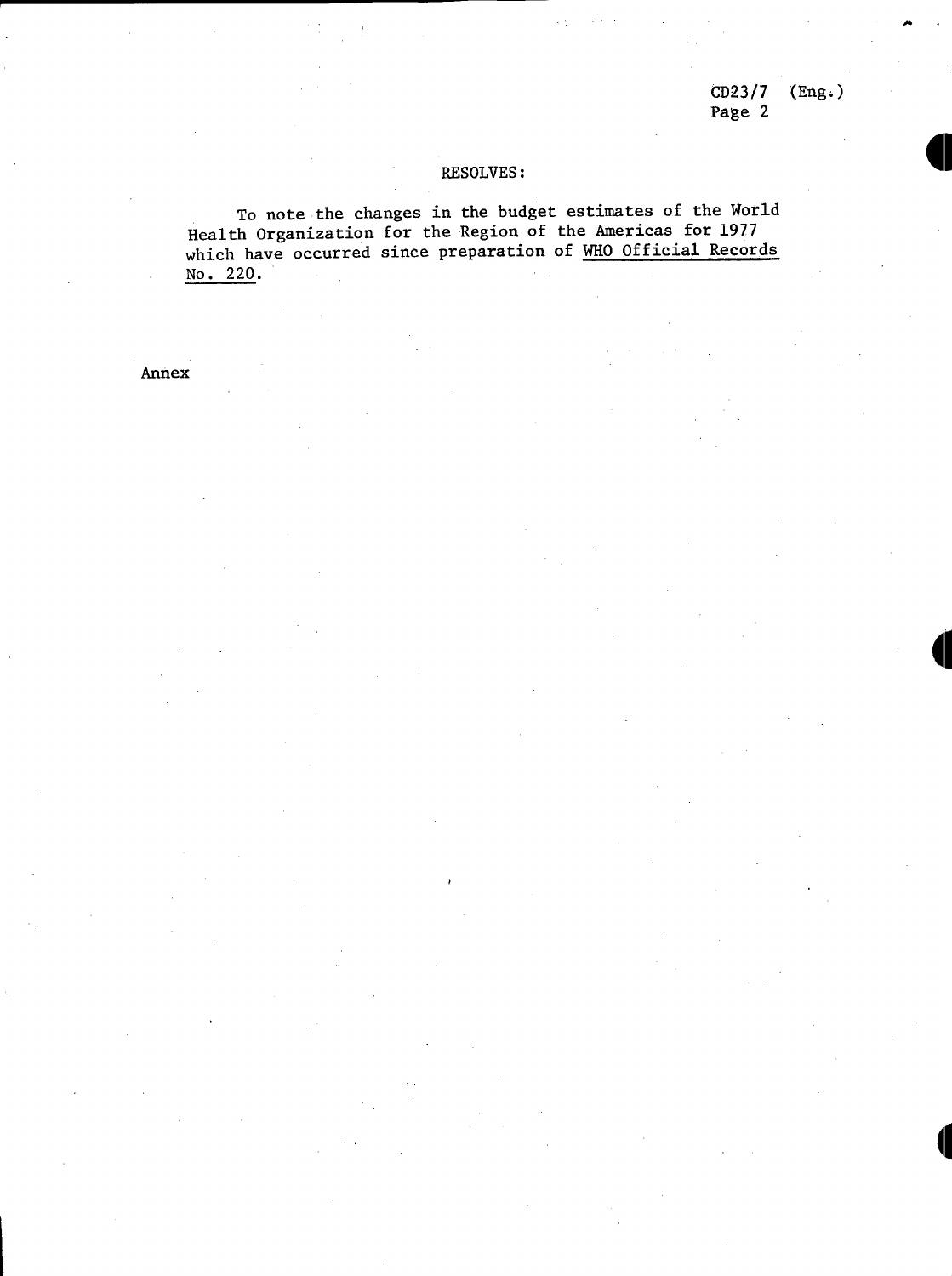WHO REGRAMS AND BUDGET

Programs and Subprograms

 $\ddot{\bullet}$ 

 $\begin{array}{c} {\rm CD23/7}\\ {\rm AMWEX} \end{array}$ 

 $(\text{Eng.})$ 

| Official Records 220                                                                           |                                                                                                | REVISED ESTIMATES                                                                  |                                                                                                |  |
|------------------------------------------------------------------------------------------------|------------------------------------------------------------------------------------------------|------------------------------------------------------------------------------------|------------------------------------------------------------------------------------------------|--|
| 1976                                                                                           | 1977                                                                                           | 1976                                                                               | 1977                                                                                           |  |
| $\mathsf{S}$                                                                                   | \$                                                                                             | \$                                                                                 | \$                                                                                             |  |
| 51,000<br>51,000                                                                               | 65,300<br>65,300                                                                               | 51,000<br>51,000                                                                   | 65,300<br>65,300                                                                               |  |
| $\frac{66,961}{66,961}$                                                                        | 69,071<br>69,071                                                                               | 77,000<br>77,000                                                                   | $\frac{74,691}{74,691}$                                                                        |  |
| $\frac{7,500}{7,500}$                                                                          | 8,000<br>8,000                                                                                 |                                                                                    |                                                                                                |  |
| 2,636,214                                                                                      | 2,923,822                                                                                      | 2,908,972                                                                          | 2,980,549                                                                                      |  |
| 1,003,063<br>38,250<br>335,780<br>501,733<br>127,300                                           | 1,019,948<br>39,920<br>313,750<br>533,681<br>132,597                                           | 858,028<br>338,161<br>375,414<br>144,453                                           | 962,957<br>369,760<br>436,132<br>157,065                                                       |  |
| 1,298,187                                                                                      | 1,348,794                                                                                      | 1,324,000                                                                          | 1,300,430                                                                                      |  |
| 2,702,345<br>16,700<br>371,457<br>900,220<br>134,314<br>265,550<br>38,250<br>10,800<br>658,914 | 2,781,027<br>17,700<br>385,000<br>937,590<br>148,070<br>256,280<br>39,920<br>10,800<br>671,657 | 2,806,174<br>9,740<br>554,110<br>938,997<br>192,260<br>57,547<br>22,000<br>769,750 | 2,906,946<br>11,120<br>511,557<br>989,005<br>228,220<br>61,186<br>27,800<br>820,638<br>257,420 |  |
|                                                                                                | 306,140                                                                                        | 314,010                                                                            | 261,770                                                                                        |  |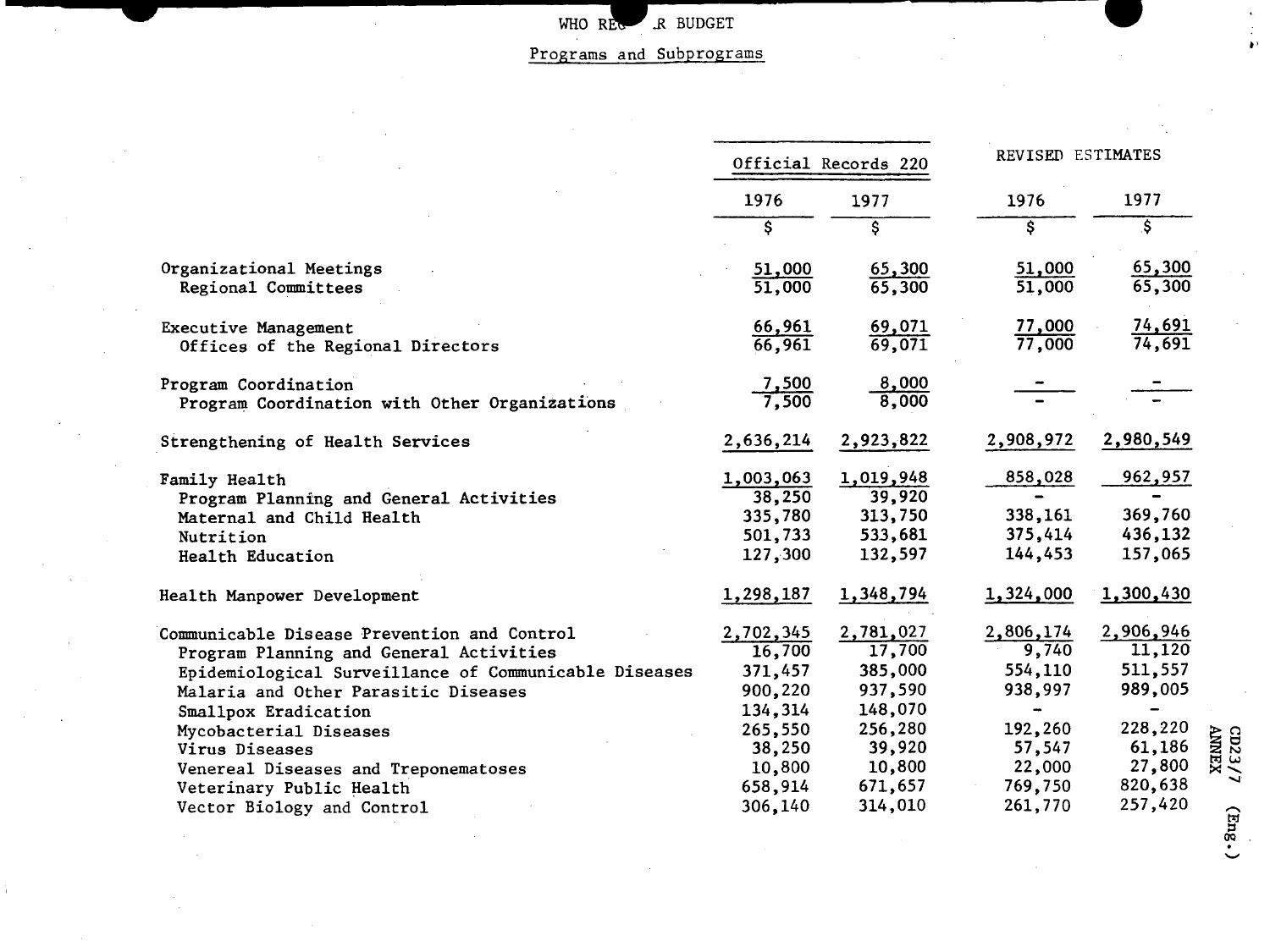|                                                                                        | Official Records 220 |           | REVISED ESTIMATES |            |
|----------------------------------------------------------------------------------------|----------------------|-----------|-------------------|------------|
|                                                                                        | 1976                 | 1977      | 1976<br>\$        | 1977<br>\$ |
|                                                                                        | \$                   | \$        |                   |            |
| Non-Communicable Disease Prevention and Control                                        | 282,020              | 272,240   | 224,536           | 262,192    |
| Cancer                                                                                 | 28,100               | 31,400    | 19,610            | 19,620     |
| Cardiovascular Diseases                                                                | 29,600               | 32,000    | 12,740            | 14,620     |
| Other Chronic Non-communicable Diseases                                                | 12,600               | 12,600    | 50,550            | 45,000     |
|                                                                                        | 24,100               | 13,600    | 28,090            | 27,300     |
| Dental Health                                                                          | 132,320              | 122,890   | 51,773            | 63,227     |
| Mental Health                                                                          | 35,500               | 39,950    | 40,773            | 70,425     |
| Biomedical Aspects of Radiation                                                        | 19,800               | 19,800    | 21,000            | 22,000     |
| Immunology                                                                             |                      |           |                   |            |
| Prophylactic and Diagnostic Therapeutic Substances                                     | 176,335              | 182,014   | 211,290           | 178,660    |
| Specifications and Quality Control of                                                  |                      |           |                   |            |
|                                                                                        |                      |           | 35,920            |            |
| Pharmaceutical Preparations<br>International Standards for Biological Products         | 50,950               | 52,249    | 54,530            | 57,380     |
|                                                                                        | 125,385              | 129,765   | 120,840           | 121,280    |
| Drug Evaluation and Monitoring                                                         |                      |           |                   |            |
| Promotion of Environmental Health                                                      | 1,017,159            | 1,013,370 | 1,046,000         | 1,186,022  |
| Program Planning and General Activities                                                | 117,050              | 123,420   | 152,579           | 160,560    |
| Provision of Basic Sanitary Measures                                                   | 454,893              | 501,980   | 539,187           | 615,956    |
| Control of Environmental Pollution and Hazards                                         | 11,700               | 42,459    | 10,500            | 44,002     |
|                                                                                        | 21,400               | 18,100    | 6,070             | 6,760      |
| Health of Working Populations<br>Establishment and Strengthening of Environmental      |                      |           |                   |            |
| Health Services and Institutions                                                       | 297,976              | 213,201   | 262,714           | 277,234    |
|                                                                                        | 114,140              | 114,210   | 74,950            | 81,510     |
| Food Standards Program                                                                 |                      |           |                   |            |
|                                                                                        | 490,016              | 552,844   | 609,350           | 713,491    |
| Health Statistics<br>Program Planning and General Activities                           | $\overline{15,700}$  | 16,500    | 117,834           | 133,532    |
| Health Statistical Methodology                                                         | 33,500               | 35,540    | 40,390            | 42,230     |
| Dissemination of Statistical Information                                               | 87,500               | 94,080    | 128,477           | 140,509    |
|                                                                                        | 323,846              | 357,264   | 262,149           | 279,720    |
| Development of Health Statistical Services<br>International Classification of Diseases | 29,470               | 49,460    | 60,500            | 117,500    |
|                                                                                        |                      |           |                   |            |
|                                                                                        | $-31,100$            | 33,140    | 41,390            | 44,230     |
| Health Literature Services                                                             |                      |           |                   |            |

 $\mathcal{L}_{\text{max}}$  and  $\mathcal{L}_{\text{max}}$  . We have

 $\sim 10^{11}$ 

 $\mathcal{L}^{\text{max}}_{\text{max}}$ 

 $\sim 10$ 

 $\frac{1}{2}$  ,  $\frac{1}{2}$ 

 $\sim 10^{-1}$ 

 $\label{eq:2.1} \frac{1}{2} \sum_{i=1}^n \frac{1}{2} \sum_{j=1}^n \frac{1}{2} \sum_{j=1}^n \frac{1}{2} \sum_{j=1}^n \frac{1}{2} \sum_{j=1}^n \frac{1}{2} \sum_{j=1}^n \frac{1}{2} \sum_{j=1}^n \frac{1}{2} \sum_{j=1}^n \frac{1}{2} \sum_{j=1}^n \frac{1}{2} \sum_{j=1}^n \frac{1}{2} \sum_{j=1}^n \frac{1}{2} \sum_{j=1}^n \frac{1}{2} \sum_{j=1}^n \frac{$ 

 $\bullet$ 

 $\sim 10^{-1}$ 

 $\mathcal{L}^{\text{max}}_{\text{max}}$ 

 $\label{eq:2.1} \frac{1}{\sqrt{2\pi}}\int_{0}^{\infty}\frac{1}{\sqrt{2\pi}}\left(\frac{1}{\sqrt{2\pi}}\right)^{2\alpha} \frac{1}{\sqrt{2\pi}}\frac{1}{\sqrt{2\pi}}\frac{1}{\sqrt{2\pi}}\frac{1}{\sqrt{2\pi}}\frac{1}{\sqrt{2\pi}}\frac{1}{\sqrt{2\pi}}\frac{1}{\sqrt{2\pi}}\frac{1}{\sqrt{2\pi}}\frac{1}{\sqrt{2\pi}}\frac{1}{\sqrt{2\pi}}\frac{1}{\sqrt{2\pi}}\frac{1}{\sqrt{2\pi}}\frac{1}{\sqrt{2\pi}}$ 

 $\mathcal{L}^{\text{max}}_{\text{max}}$  and  $\mathcal{L}^{\text{max}}_{\text{max}}$ 

 $\sim 100$ 

 $\mathcal{L}^{\text{max}}_{\text{max}}$ 

 $\mathcal{L}(\mathcal{L}^{\text{c}})$  and  $\mathcal{L}^{\text{c}}$  and  $\mathcal{L}^{\text{c}}$